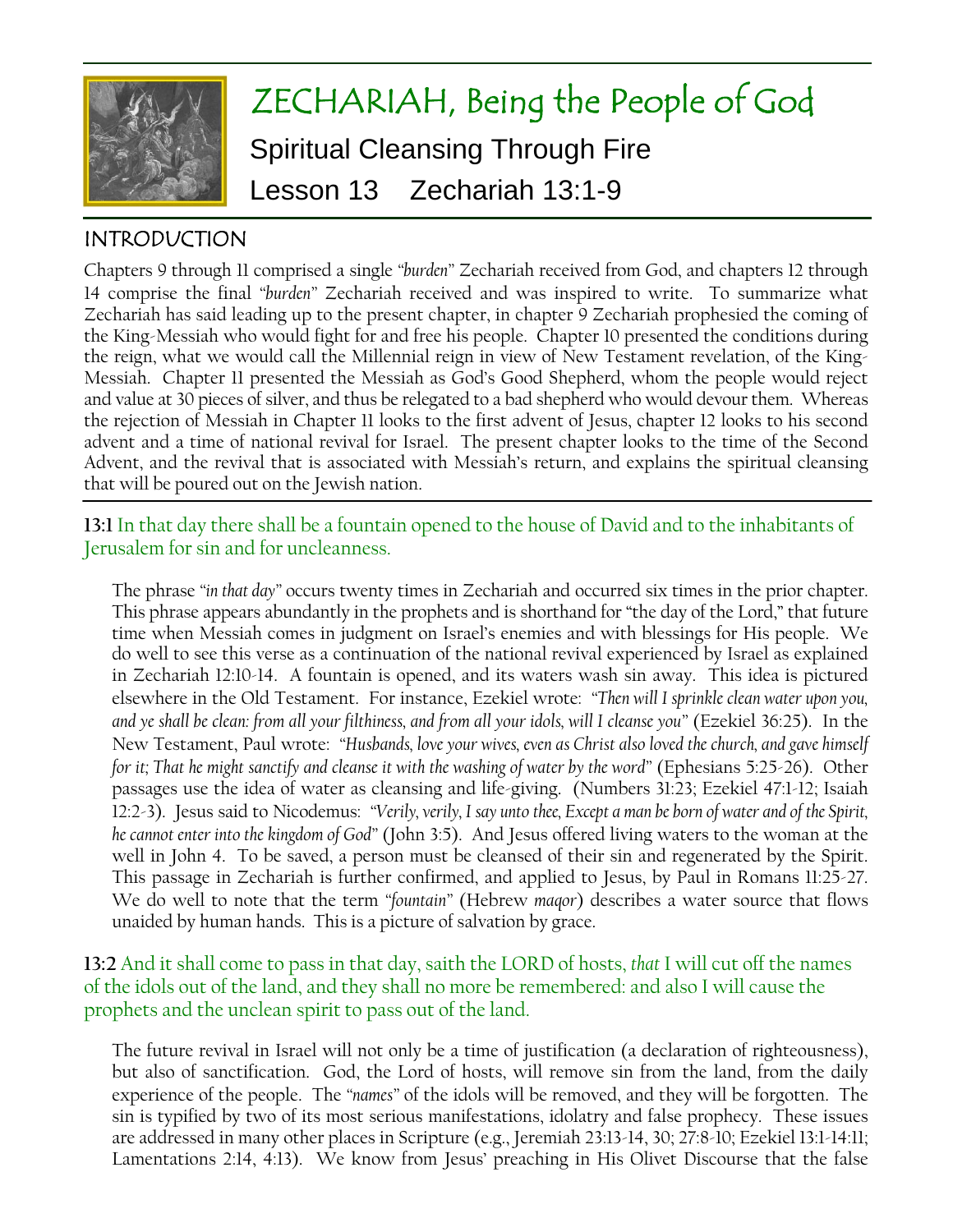prophets will remain until His return (Matthew 24:4-5, 11, 23-24). And in the Revelation, during the Tribulation period, idolatry is prominent insofar as the false prophet leads and deceives the world in worshipping the beast (anti-Christ) and his animated image. Idolatry is connected with Satanic/demonic activity, and when Jesus returns He will remove the unclean spirit from the land. In Revelation 20:1-3, we read that after Jesus returns to institute His kingdom, Satan is bound in the bottomless pit.

#### **QUESTIONS**

- 1. What is the parallel between the cleansing in 13:1-2 and what should occur in the life of a believer?
- 2. How thorough is the cleansing of the land? How thorough should the sanctification of the believer be?

**13:3** And it shall come to pass, *that* when any shall yet prophesy, then his father and his mother that begat him shall say unto him, Thou shalt not live; for thou speakest lies in the name of the LORD: and his father and his mother that begat him shall thrust him through when he prophesieth.

Many commentators hold that this passage pictures a hypothetical situation in order to make a point because land has been cleansed completely (13:2) and thus all the false prophets are gone. The weakness in this view is that the next several verses continue the theme and seem too detailed to be only hypothetical. Instead of a hypothetical, it may be that Zechariah is emphasizing the extent of the cleansing away of the false prophets from the land. To impress the point on his audience, Zechariah essentially says that even if a false prophet arose, his own parents would execute him. This would comport with the law outlined in Deuteronomy 13:6-10. Moreover, *"in that day"* people will revere their relationship with God more than all other relationships.

## **13:4** And it shall come to pass in that day, *that* the prophets shall be ashamed every one of his vision, when he hath prophesied; neither shall they wear a rough garment to deceive:

There is a tremendous difference between regret and remorse. We routinely hear purported apologies from public figures caught in some criminal or immoral activity (usually after they have denied wrongdoing and then been shown the indisputable evidence of their guilt). Of course, they regret what they did only because they were caught, but that is not genuine remorse. In the same way, the false prophets are *"ashamed"* of their lies because of the severity of the punishment. To try to evade the punishment, they will remove their *"rough garment,"* the traditional clothing of a prophet (1 Kings 19:13, 19; 2 Kings 2:8, 13-14; Matthew 3:4), to try to deceive the people around them.

## **13:5** But he shall say, I *am* no prophet, I *am* an husbandman; for man taught me to keep cattle from my youth.

Not only will the false prophets try to disguise themselves, they will openly deny having been false prophets. Instead, they will claim to have some other trade than that of the prophet, for example, a farmer or rancher. Zechariah's words partially quote, and then paraphrase, Amos' testimony of his own background: *"Then answered Amos, and said to Amaziah, I was no prophet, neither was I a prophet's son; but I was an herdman, and a gatherer of sycomore fruit"* (Amos 7:14). In contrast to Amos, who used his background to give validity to his calling, the false prophets will claim this background to argue that they cannot possibly be prophets. They will claim it *"from my youth,"* that is, that they have always had the same trade and never worked as a prophet.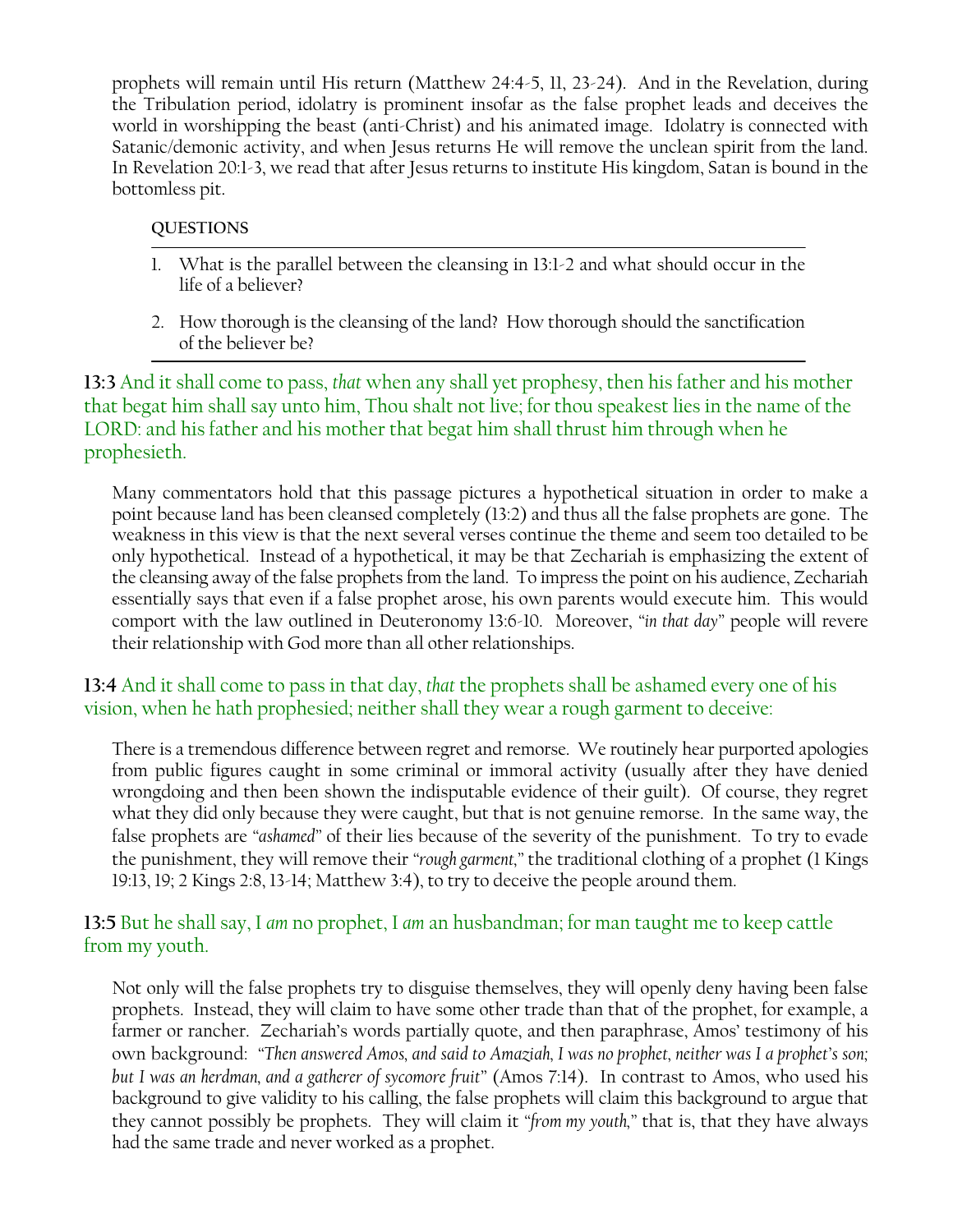**13:6** And *one* shall say unto him, What *are* these wounds in thine hands? Then he shall answer, *Those* with which I was wounded *in* the house of my friends.

Their testimony will not be believed, however, and the reason is that obvious evidence will give them away. In particular, their self-inflicted wounds (1 Kings 18:28) will give them away. The wounds are indicative of self-mutilation that was commonly practiced by idolatrous prophets and priests, but strictly forbidden among God's true prophets. Thus, the wounds provide irrefutable evidence that they are false prophets. This self-mutilation is expressly forbidden in Deuteronomy 14:1. They will try to lie about the source of the wounds but to no avail.

#### **QUESTIONS**

3. The people are seen here as quickly seeing through the false prophets by asking the right questions. What is the application to us today? What are the right questions?

**13:7** Awake, O sword, against my shepherd, and against the man *that is* my fellow, saith the LORD of hosts: smite the shepherd, and the sheep shall be scattered: and I will turn mine hand upon the little ones.

Zechariah now returns to the shepherd theme of chapter 11. In chapter 11, the Messiah (the Good Shepherd) was rejected. Here, He is not only rejected but killed. Zechariah goes back to this theme to further elaborate on Israel's condition and need for God's intervention. The reference to the *"sword"* does not necessarily mean death by a literal sword, but a violent death. The *"sword"* is used against *"my shepherd,"* that is, God's good shepherd. The good shepherd is also called *"my fellow,"* a term that carries the idea of a peer or equal and, in this case, suggests deity. Zechariah may well have had in mind the Suffering Servant passage, Isaiah 53:10. Jesus applied this passage to Himself: *"Then saith Jesus unto them, All ye shall be offended because of me this night: for it is written, I will smite the shepherd, and the sheep of the flock shall be scattered abroad"* (Matthew 26:31). Israel will be scattered as a result of its rejection of Messiah Jesus, but in a more immediate context, Jesus' own disciples would scatter or abandon Him (Mark 14:27). In 70 A.D., the Roman troops were victorious over the land and the nation was scattered.

# **13:8** And it shall come to pass, *that* in all the land, saith the LORD, two parts therein shall be cut off *and* die; but the third shall be left therein.

The reference to *"the land"* in this verse is not the real estate but the Jewish population there. God says that two-thirds will be killed and only one-third will survive. This passage is reminiscent of Ezekiel 5:1-12 where God commands the prophet to shave his head and divide the hair into three equal portions, burning and destroying two-thirds of the hair and throwing the rest to the wind so that it is scattered, thereby killing two-thirds of the *"house of Israel"* as judgment for their refusal to obey God's statutes and keep His judgments. While Ezekiel may only have been looking forward to Nebuchadnezzar's victory over Jerusalem, the parallel is obvious. With Ezekiel's prophecy, even the one-third that were not destroyed were relegated to further trials, and ultimately they were refined and a refined remnant were returned to the land. In the next verse, we will see God's purpose in the refining of His people.